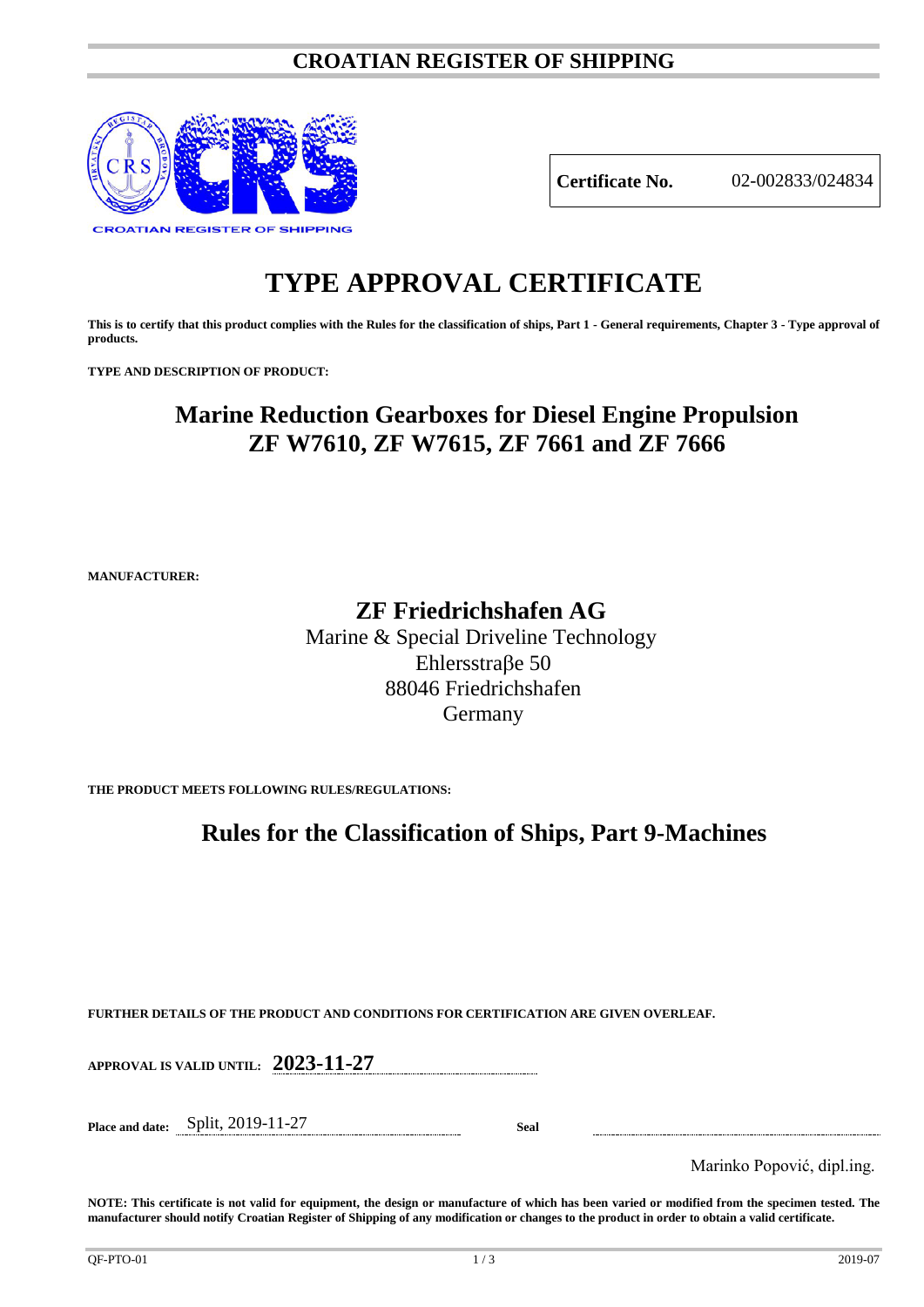



#### **DETAILED PRODUCT DESCRIPTION:**

*Marine reduction gearboxes ZF W7610, ZF W7615, ZF 7661 and ZF 7666 with parallel offset and built-in hydraulic clutches.*

*Versions: Reversing (3 shaft configuration, input above output), NR (non reversing, input above output).*

#### **APPLICATION / LIMITATIONS:**

*Approved ratings according to ZF selection guide:*

| <b>Continuous Duty, Commercial Use</b> |                          |                           |                     |                                             |  |  |  |
|----------------------------------------|--------------------------|---------------------------|---------------------|---------------------------------------------|--|--|--|
| <b>Model</b>                           | Max. input<br>power [kW] | Max. input<br>speed [rpm] | Max. Torque<br>[Nm] | <b>Ratios</b>                               |  |  |  |
| ZF 7661                                | 1847 kW                  |                           | 9800 Nm             | 4.577:1, 4.760:1, 5.000:1, 5.435:1, 5.952:1 |  |  |  |
|                                        | 1734 kW                  |                           | 9201 Nm             | 6.250:1                                     |  |  |  |
|                                        | 2069 kW                  |                           | 10975 Nm            | 6.450:1                                     |  |  |  |
|                                        | 1546 kW                  |                           | 8200 Nm             | 6.500:1                                     |  |  |  |
|                                        | 1252 kW                  |                           | 6645 Nm             | 6.833:1                                     |  |  |  |
| <b>ZF W7610</b>                        | 1847 kW                  | 1800                      | 9800 Nm             | 4.577:1, 5.000:1, 5.435:1, 5.952:1          |  |  |  |
|                                        | 1734 kW                  |                           | 9201 Nm             | 6.250:1                                     |  |  |  |
|                                        | 2069 kW                  |                           | 10975 Nm            | 6.450:1                                     |  |  |  |
|                                        | 1546 kW                  |                           | 8200 Nm             | 6.500:1                                     |  |  |  |
|                                        | 1252 kW                  |                           | 6645 Nm             | 6.833:1                                     |  |  |  |
| ZF 7666                                | 2073 kW                  |                           | 11000 Nm            | 4.577:1, 4.760:1, 5.000:1, 5.435:1, 5.952:1 |  |  |  |
|                                        | 1925 kW                  |                           | 10214 Nm            | 6.250:1                                     |  |  |  |
|                                        | 2069 kW                  |                           | 10975 Nm            | 6.450:1                                     |  |  |  |
|                                        | 1546 kW                  |                           | 8200 Nm             | 6.500:1                                     |  |  |  |
|                                        | 1252 kW                  |                           | 6645 Nm             | 6.833:1                                     |  |  |  |
| <b>ZF W7615</b>                        | 2073 kW                  |                           | 11000 Nm            | 4.577:1, 5.000:1, 5.435:1, 5.952:1          |  |  |  |
|                                        | 1925 kW                  |                           | 10214 Nm            | 6.250:1                                     |  |  |  |
|                                        | 2069 kW                  |                           | 10975 Nm            | 6.450:1                                     |  |  |  |
|                                        | 1546 kW                  |                           | 8200 Nm             | 6.500:1                                     |  |  |  |
|                                        | 1252 kW                  |                           | 6645 Nm             | 6.833:1                                     |  |  |  |

| <b>Medium Duty, Commercial Use</b> |                          |                           |                            |                                             |  |  |  |  |
|------------------------------------|--------------------------|---------------------------|----------------------------|---------------------------------------------|--|--|--|--|
| Model                              | Max. input<br>power [kW] | Max. input<br>speed [rpm] | <b>Max. Torque</b><br>[Nm] | <b>Ratios</b>                               |  |  |  |  |
| ZF 7661                            | 2471 kW                  | 2300                      | 11800 Nm                   | 4.577:1, 4.760:1, 5.000:1, 5.435:1, 5.952:1 |  |  |  |  |
|                                    | 2222 kW                  |                           | $10610$ Nm                 | 6.250:1                                     |  |  |  |  |
|                                    | 2643 kW                  |                           | 10975 Nm                   | 6.450:1                                     |  |  |  |  |
|                                    | 1951 kW                  |                           | 8100 Nm                    | 6.500:1                                     |  |  |  |  |
|                                    | 1576 kW                  |                           | 6545 Nm                    | 6.833:1                                     |  |  |  |  |
| ZF 7666                            | 2626 kW                  |                           | 12540 Nm                   | 4.577:1, 4.760:1, 5.000:1, 5.435:1          |  |  |  |  |
|                                    | 2626 kW                  |                           | 12075 Nm                   | 5.952:1                                     |  |  |  |  |
|                                    | 2444 kW                  |                           | 11150 Nm                   | 6.250:1                                     |  |  |  |  |
|                                    | 2643 kW                  |                           | 10975 Nm                   | 6.450:1                                     |  |  |  |  |
|                                    | 1951 kW                  |                           | 8100 Nm                    | 6.500:1                                     |  |  |  |  |
|                                    | 1576 kW                  |                           | 6545 Nm                    | 6.833:1                                     |  |  |  |  |